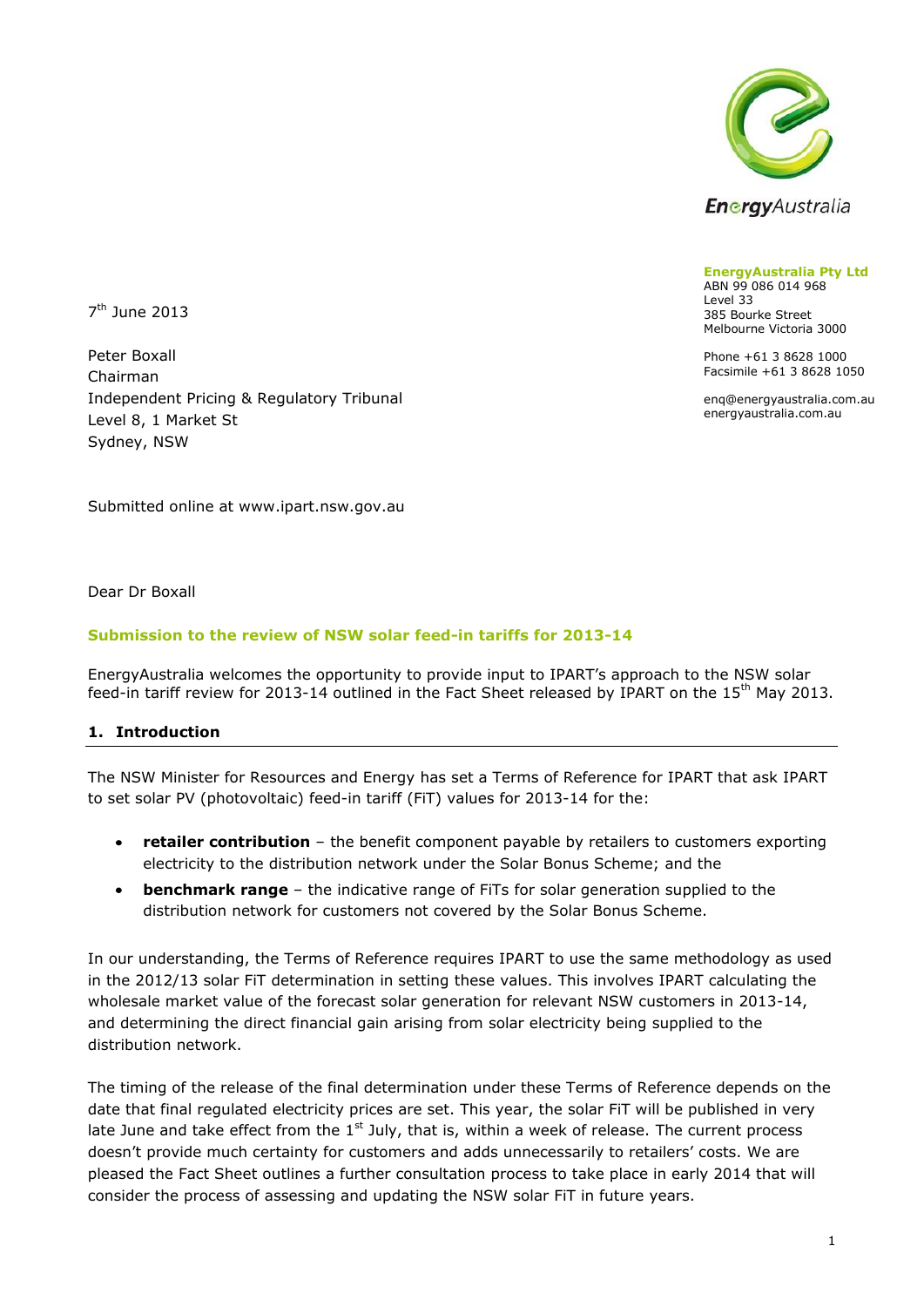## **2. Key issues**

## **2.1. The effect of the previous benchmark range on retailers' FiT offers**

Since IPART published a benchmark range for solar FiTs in NSW in 2012, most retailers are offering a FiT to customers who are not on an existing Solar Bonus Scheme arrangement. However, the value of the FiTs on offer range from  $5$ -8c/kWh<sup>1</sup> and are therefore sitting at the bottom end, or below, the benchmark range set by IPART (7.7-12.9c/kWh) – see table 1. Three retailers have increased their FiT offers from 6c/kWh to 7.7c/kWh. This means that these offers are set at the low end of the benchmark range. The only other retailer to change their offer over this 16-month period decreased their FiT by 0.5c/kWh. In addition, the second tier retailers who weren't offering voluntary FiTs in February 2012 are still not offering FiTs to non-Solar Bonus Scheme customers.

<span id="page-1-0"></span>

| <b>Retailer</b>        | <b>Voluntary FiT</b><br>(c/kWh)<br>as at Feb $2012^2$ | <b>Voluntary FiT</b><br>(c/kWh)<br>as at Jun 2013 <sup>1</sup> | <b>Change</b>                              |
|------------------------|-------------------------------------------------------|----------------------------------------------------------------|--------------------------------------------|
| <b>AGL</b>             | 8                                                     | 8                                                              |                                            |
| <b>EnergyAustralia</b> | 6                                                     | 7.7                                                            | Increased to low end of<br>benchmark range |
| <b>Lumo Energy</b>     | 6                                                     | 7.7                                                            | Increased to low end of<br>benchmark range |
| <b>Origin Energy</b>   | 6                                                     | 6                                                              |                                            |
| <b>Powerdirect</b>     | 6                                                     | 7.7                                                            | Increased to low end of<br>benchmark range |
| <b>Red Energy</b>      | 5.5                                                   | 5                                                              | Decreased by 0.5c/kWh                      |

*Table 1: Comparison of solar FiT offers by retailers in NSW (Feb 2012 and June 2013)*

The upwards movement in the FiT offers of three retailers indicates that retailers see value in attracting and retaining solar customers and that there is competition in the solar market. To have all offers located well below the midpoint of the current benchmark range (10.3c/kWh), however, points to the position of the benchmark range being too high.

There are several reasons why the benchmark range may have been set too high and we outline our concerns in the following sections.

## **2.2. The calculation of retailers' direct financial gain**

#### *Accounting for variability of PV export value when setting the benchmark range*

In the last review, TRUenergy submitted that the revenue in the financial gain was difficult to determine,<sup>3</sup> and AGL raised a concern over the revenue in the calculation of direct financial gains being based on the regulated rate not discounted rates.<sup>4</sup> AGL noted that IPART had rounded down the values in the range to account for the impact of customers being on discounted market prices. In the final report, IPART broadened the range to adequately account for the variability in the value of PV exports. We commend IPART for considering the risk of regulatory error and choosing to set a

<sup>&</sup>lt;sup>1</sup> IPART, myenergyoffers site, [http://www.myenergyoffers.nsw.gov.au/useful-information/solar-feed-in-tariffs.aspx,](http://www.myenergyoffers.nsw.gov.au/useful-information/solar-feed-in-tariffs.aspx) accessed  $6<sup>th</sup>$  June 2013.

<sup>&</sup>lt;sup>2</sup> IPART, Solar feed-in tariffs: Setting a fair and reasonable value for electricity generated by small-scale solar PV units in NSW – Final Report (Final Report), March 2012, page 141

<sup>&</sup>lt;sup>3</sup> IPART, Final Report, page 49

<sup>&</sup>lt;sup>4</sup> AGL, Submission to the IPART Solar Feed-in Tariffs (FiT) Draft Report, 23rd Jan 2012, page 2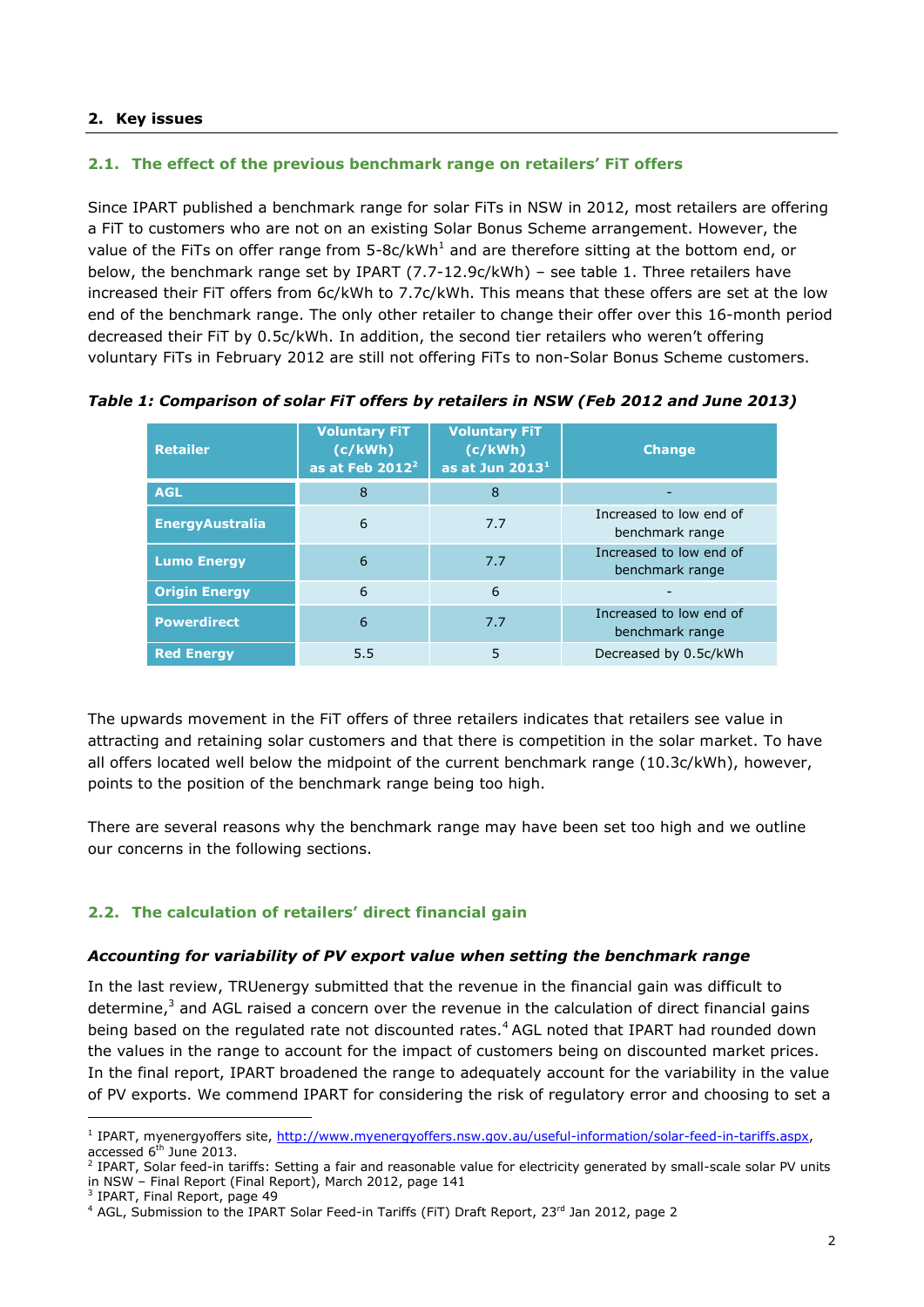benchmark range for the voluntary retailer FiT. However, we are concerned the range is set at too high a level.

Most retailers appear to have built only one or two FiT structures in their systems. That is, they offer the retailer contribution of 7.7ckWh for Solar Bonus Scheme customers and the same amount or an alternative amount for other PV customers (not eligible for the Solar Bonus Scheme). So while it may be true that there is variability in the value of PV exports to retailers, this variability is usually reflected in different offers from different retailers rather than a retailer having several different FiT offers. System constraints and the difficulty in predicting PV export values for any particular customer group are likely to limit the number of different FiT offers available from any one retailer.

In our view, the methods used by IPART to round down and broaden the benchmark range do address the variability in value for FiTs that different retailers may offer, but do not address the apparent over-valuing of the benefit that retailers receive from PV exports. Currently, the calculation of retailers' direct financial gain from PV exports is based on regulated revenue only. IPART could determine discounted revenue by:

- assuming that an average discount for a market based tariff is 8% (as used in the  $\bullet$ calculation of customer acquisition and retention costs in the regulated electricity price review). $5$
- $\bullet$ assuming that the proportion of solar customers on regulated prices is the same as the proportion of solar customers on market prices (in the absence of a full analysis);
- taking a weighted average of the regulated and discounted market rates and using these  $\bullet$ values in the direct financial gain calculation instead of relying solely on the regulated rates.

IPART may have other means to reduce the number of assumptions made, but we feel that an approach of this type will help to set more accurate values for the benchmark range. This approach will still reflect the direct financial gain to Standard Retailers (required by the Terms of Reference) as Standard Retailers also have a large and increasing number of customers on market prices.

While taking discounted revenue into account could be seen as limiting the top end of the range (for regulated, solar customers with high value PV exports), we argue that retailers tend to set only one or two FiT offers and so are likely to price to an average FiT value. Retailers are therefore not likely to make use of the top or bottom end of a benchmark range that is appropriately set.

## *Retail operating costs*

Retailers submitted to the last review that costs to serve solar customers are higher than for other customers and that the direct financial gains should be reduced accordingly.<sup>6</sup> IPART decided against taking up this approach in March 2012:

<span id="page-2-0"></span>*"We expect the cost to serve PV customers would fall over time as customers become more familiar with their PV systems. Additionally, there could be some cost savings. For example, reduced bad debt risk as the bills of PV customers would be lower than for non-PV customers."*[6](#page-2-0)

In contrast to IPART's views, we believe that the costs to serve PV customers have not fallen, and will not fall materially over the 2013-14 period. We reiterate our comments put forward in the regulated retail electricity price determination:

<sup>&</sup>lt;sup>5</sup> IPART, Review of NSW regulated retail electricity prices and charges for electricity 2013-16, Apr 2013, page 101

<sup>&</sup>lt;sup>6</sup> IPART, Final Report, page 51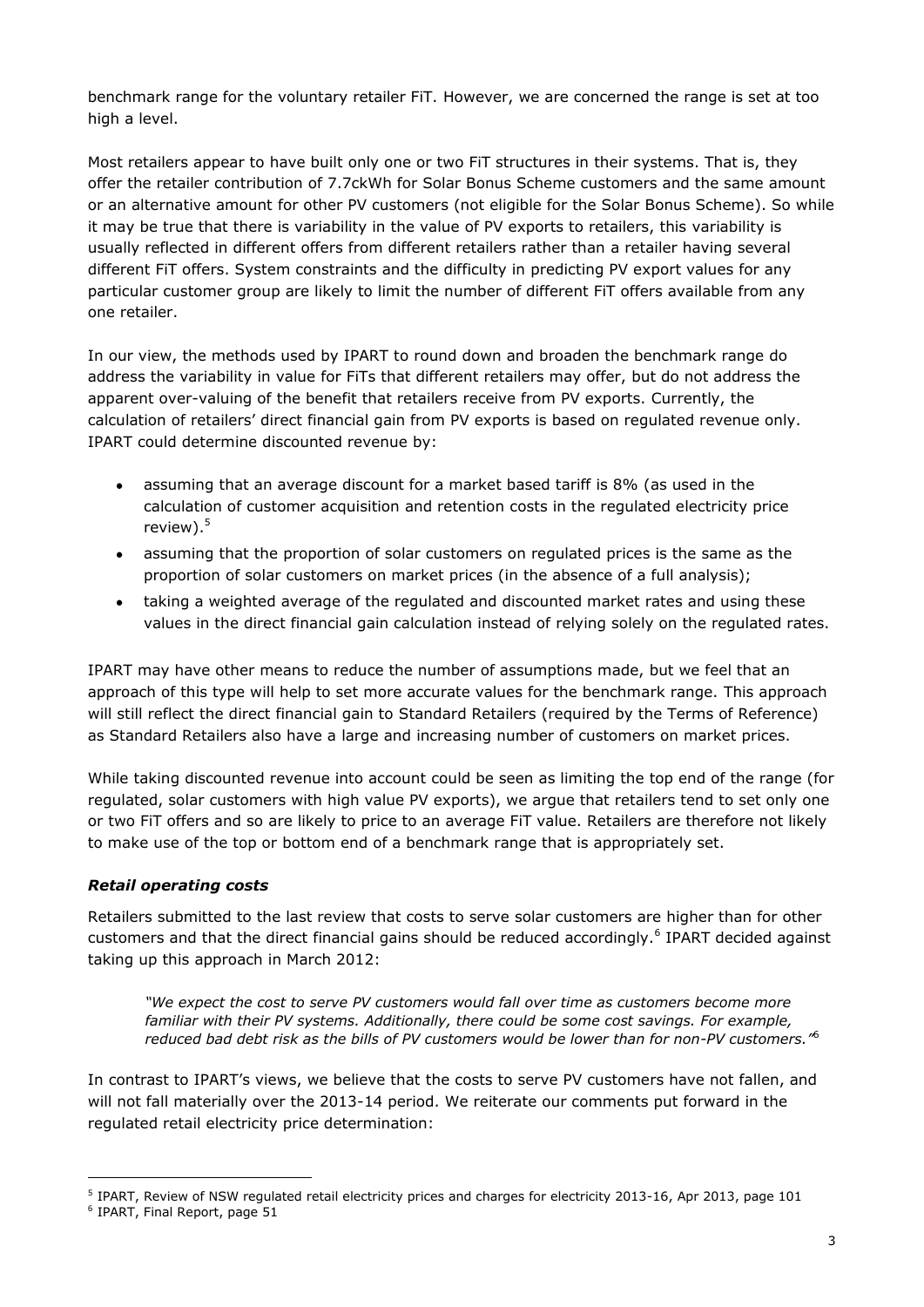*"In supporting services that customers demand, such as solar, we can face much higher fixed costs through that customer's lifecycle. … Although the industry and individual businesses do make changes over time to move to a more efficient level in servicing these customers, it cannot be said that the retail operating costs will ever be as low for solar customers as they are for customers without solar panels. There will always be more tasks to complete at installation and quoting stages, more to explain to the customer, a wider variety of industry data to manage for solar customers and these components are unlikely to diminish to negligible levels over this regulatory period." 7*

While customers may become more familiar with their PV systems, we don't see that bad debt levels would be affected. Customers who contribute to bad debt are much less likely to have the means to install or rent a property with solar panels. The reasons why we feel that PV customers' cost-to-serve will not reduce significantly are that:

- we need to receive and process more data for solar customers for every bill;  $\bullet$
- the retail and network pricing structures and application of regulatory obligations are always  $\bullet$ more complex to handle and update than customers with solar;
- solar installation and fault handling processes are inherently more complex than services  $\bullet$ required by most other customers;
- solar requirements differ by state and are still regularly being reviewed and altered; and  $\bullet$
- mandatory changes to solar FiTs are often finalised very close to the time they are due to take effect (for example, we expect the Essential Services Commission of South Australia and IPART to both make final FiT announcements in the last week of June this year leading to uncertainty and increased costs as a result of system changes and testing under tight timeframes).

Understandably, these costs are difficult to quantify, however we ask IPART to consider the impact that these costs have had on the range of FiT offers currently available from retailers in NSW when setting the benchmark range for 2013-14.

## **2.3. The calculation of the wholesale value of solar generation**

## *Estimation of wholesale value*

Frontier Economics analysed solar generation shapes and estimated the wholesale value for residential customers with gross meters in the Ausgrid area for the last review. These values were used in setting the lower end of the benchmark range and the retailer contribution of 7.7c/kWh.

We note that in Frontier's final report for the last solar FiT review, the vast majority of residential customers in the Ausgrid data set had PV unit sizes of around 1kW or 1.5kW and business the popular unit sizes were around  $1kW$ ,  $1.5kW$  and  $10kW$ .<sup>8</sup> This brings into question how valid the results for the market values are for the other unit size ranges when it is based on data for fewer customers.

The generation shapes presented by Frontier in their final report appear to be quite skewed for the higher unit sizes compared to what might be expected for a gross metered generation profile from a relatively small region (Ausgrid area). $9$  This has presumably led to the differing market values

 $<sup>7</sup>$  EnergyAustralia, Submission to the IPART review of NSW regulated retail electricity prices and charges for electricity</sup> 2013-16, 2<sup>nd</sup> Jan 2013, page 53

<sup>&</sup>lt;sup>8</sup> Frontier Economics, Market value of solar PV exports, A final report prepared for IPART (Frontier final report), March 2012, pages 13-14

<sup>&</sup>lt;sup>9</sup> Frontier final report, figure 6, page 16